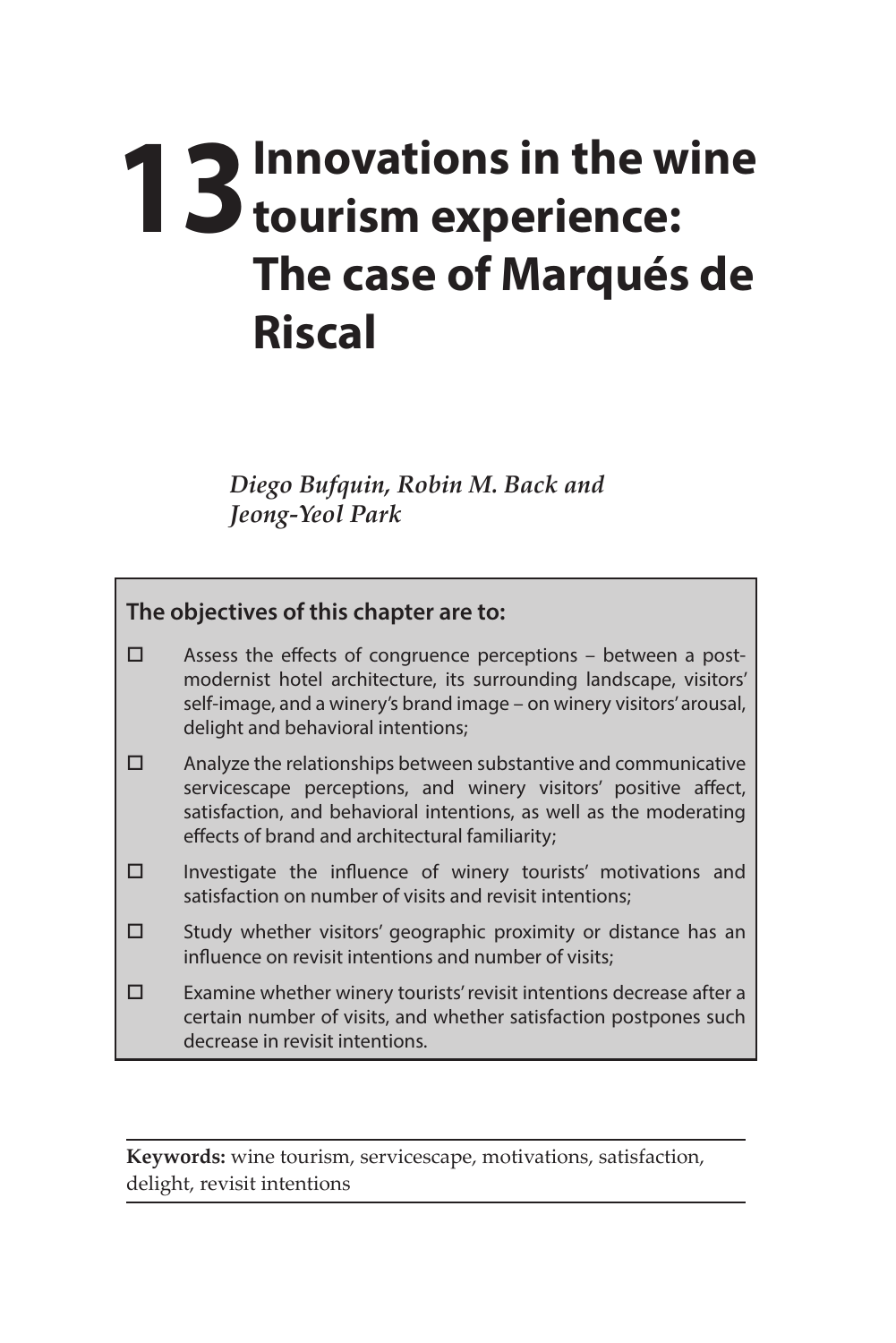## **Introduction – winery innovations: The case of Marqués de Riscal**

Wine tourism has been gaining importance as a popular form of special interest tourism, with an increasing body of academic literature concentrating on the field, and the United Nations World Tourism Organization holding its first Global Conference on Wine Tourism in the Kakheti Region of Georgia in 2016. While the term 'wine tourism' originally related mainly to visitation of wineries for the purpose of tasting and/or purchasing wine, it has become accepted that wine tourists now desire far more from their wine tourism experience. They also look for innovative products and services such as culinary offerings, lodging, cultural and recreational activities, retail choices and an enjoyable rural landscape (Brown et al., 2006; Bruwer & Alant, 2009; Cohen & Ben-Nun, 2009). This has resulted in many wineries around the world adding additional facilities and attractions beyond the primary wine tasting experience.

There is, however, little academic research on innovations in wine tourism beyond the traditional wine tasting/winery tour experience, yet many wineries have been adding attractions and activities, especially restaurants and accommodation. One such example is Spice Route in Paarl, South Africa, which, besides wine tasting, also offers tastings of beer, gin, chocolate, charcuterie, and preserves, and is home to three restaurants, a delicatessen, a coffee shop, a glass blowing studio, a diamond cutting studio, a gift shop, a pilates studio, and mountain biking trails (Explore Spice Route, 2018). Another is the Spier Wine Farm in Stellenbosch, South Africa, whose facilities include a luxury hotel and spa, conference facilities, four restaurants, a gift shop, a craft market, picnic facilities, Segway tours, and eagle encounters (Spier Wine Farm, 2018).

Such innovations in wine tourism are not confined to 'new world' wine regions, however. Since the mid-2000s, Spain has been marketing wine tourism as an alternative to its better known beach vacations (GBSB Global Business School, 2017). With the shift in wine tourism in recent years from a focus on winemaking and wine tasting to a wider group of leisure and recreational experiences (Brown et al., 2006; Bruwer & Alant, 2009; Cohen & Ben-Nun, 2009; Getz & Brown, 2006), Spain has seen the development of a number of innovative winery attractions, with the Marqués de Riscal winery, on which this case study concentrates, having led the way. Established in the town of Elciego in Spain's Rioja region in 1858, Marqués de Riscal is one of the country's oldest and most respected wineries (see Figure 13.1).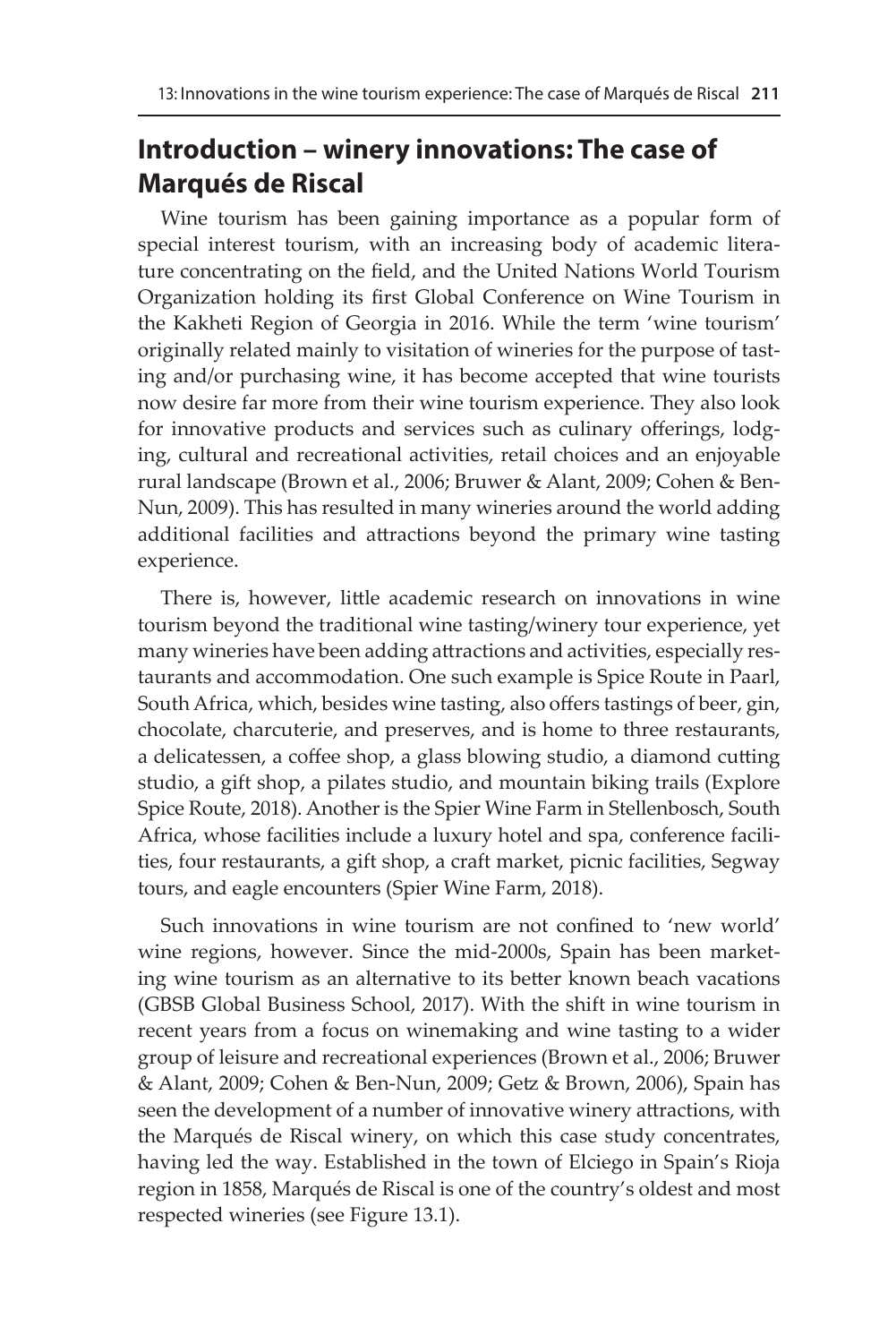

**Figure 13.1:** Hotel Marqués de Riscal. Photo credit: I-Escape.com.

In 2006, Marqués de Riscal inaugurated its 'City of Wine'. Occupying a 100,000 $m^2$  site and at a cost of some  $\epsilon$ 70 million, the intention was to attract as much attention as possible in order to maximize both tourism and wine sales (Michael, 2015). In addition to the existing historic winery, the 'City of Wine' added a striking post-modernist hotel designed by world renowned architect, Frank Gehry. The 'City of Wine' incorporates two restaurants (one of them Michelin-starred), a wine therapy spa, conference and events facilities, a coffee shop, a shop selling wine and other products, and a museum. While not unique in the world, its sheer scale and cost, together with the diversity of its tourism product offering, differentiate Marqués de Riscal from most other Spanish wineries (Vila et al., 2012). In the City of Wine's first year of operation, visitor numbers to the Rioja region as a whole increased by an astonishing 68 percent (Instituto Nacional de Estadística, 2010; IREA, 2008), which resulted in around twenty applications to local authorities for the construction of new hotels to house the Region's greatly increased number of tourists (Vila et al., 2012). Thus, Marqués de Riscal presents an ideal case for further investigation into innovations in the wine tourism experience.

## **(In)congruence perceptions, and wine visitors' arousal, delight and behavioural intentions**

The hospitality industry has continually been evolving over the past few decades with the development of unique products and services (Vila et al., 2012). The main goal of these innovations is for companies to avoid falling into the trap of commoditization, of which product homogeneity